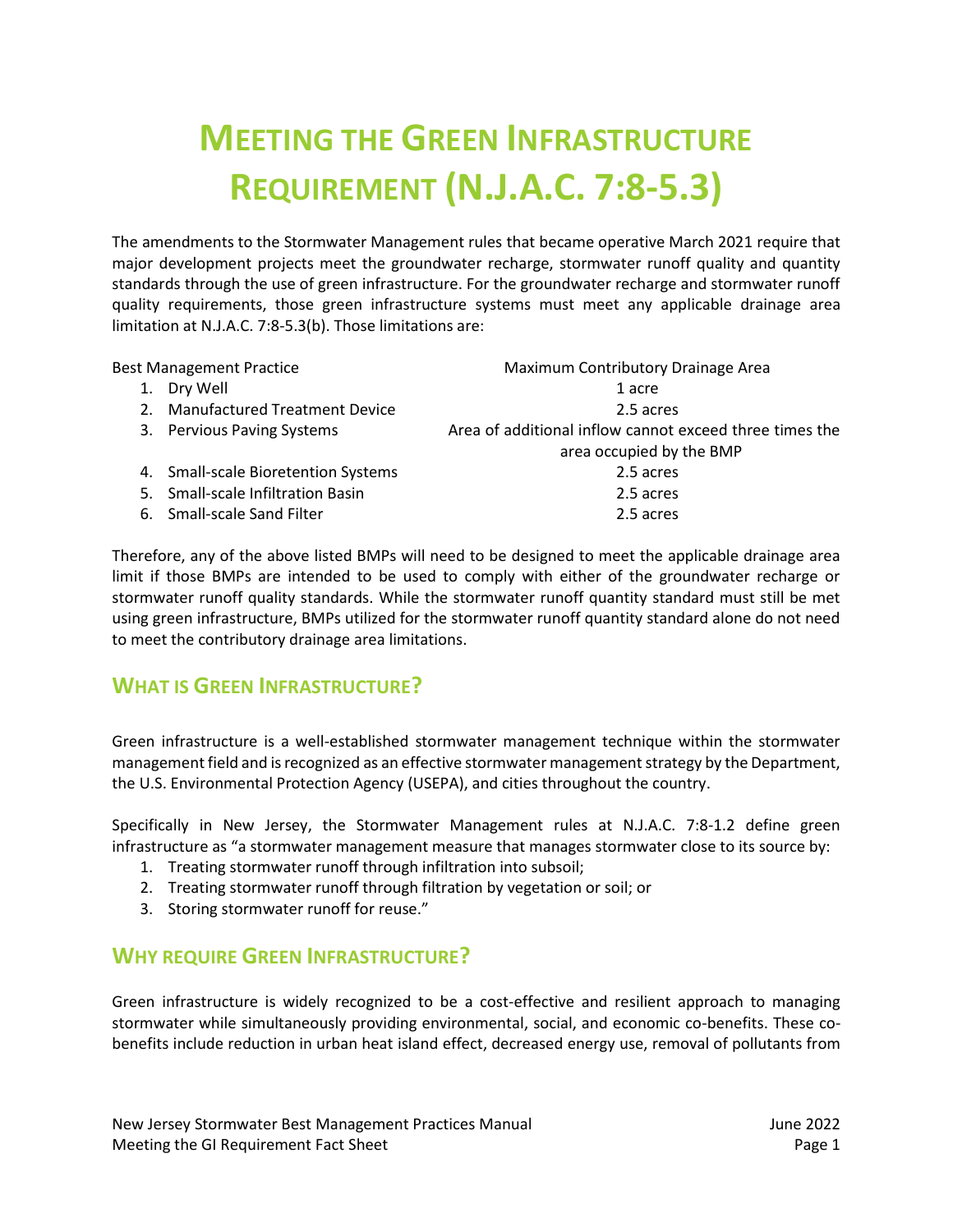the air through greater utilization of vegetation, beautification of public spaces, and increased property values.

Green infrastructure BMPs more effectively maintain or mimic natural hydrology and provide environmental benefits by infiltrating precipitation to replenish groundwater and stream base flow, evapotranspiring and evaporating precipitation to reduce stormwater discharge volume, and intercepting precipitation to reduce runoff and erosion. Because of these aspects of GI, the discharge of stormwater downstream of a GI system is reduced in comparison to the discharge that would occur if that same stormwater was managed using a traditional detention basin. In addition to the benefits noted above, this volume reduction directly improves the quality of the discharge and helps to prevent flooding.

#### **HOW TO MEET THE NEW REQUIREMENTS**

The intent of the green infrastructure requirement is to mimic the natural hydrologic cycle. To do so, the rules require stormwater water runoff to be treated near the source with distributed and small-scale (limited contributory drainage area) green infrastructure BMPs. Small-scale GI BMPs are achieved through the contributory drainage area limitations. It is necessary to meet those limits in order to comply with the rule requirements. Further, the definition of GI requires that the stormwater be managed "close to its source." In order to provide BMPs close to the source, it is necessary to have those BMPs disturbed throughout the site. As such, in order to meet the rule standard, GI BMPs must be both small-scale and distributed throughout the site. Subsequently, with any design there are 3 questions that must be asked. Those questions are:

- 1. Is the stormwater managed close to its source?
- 2. Are the BMPs distributed throughout the site?
- 3. Are the drainage area limitations met?

If the answer to any of the questions detailed above is no, then the design does not comply with the requirements.

# **WHAT DOESN'T MEET THE NEW REQUIREMENTS?**

As discussed above, GI BMPs must be distributed throughout the site in order to manage the stormwater runoff close to its source and must also meet the drainage area limitations at N.J.A.C. 7:8-5.3(b). Therefore, BMPs cannot be clustered in one corner of the site as shown in the example design on the following page.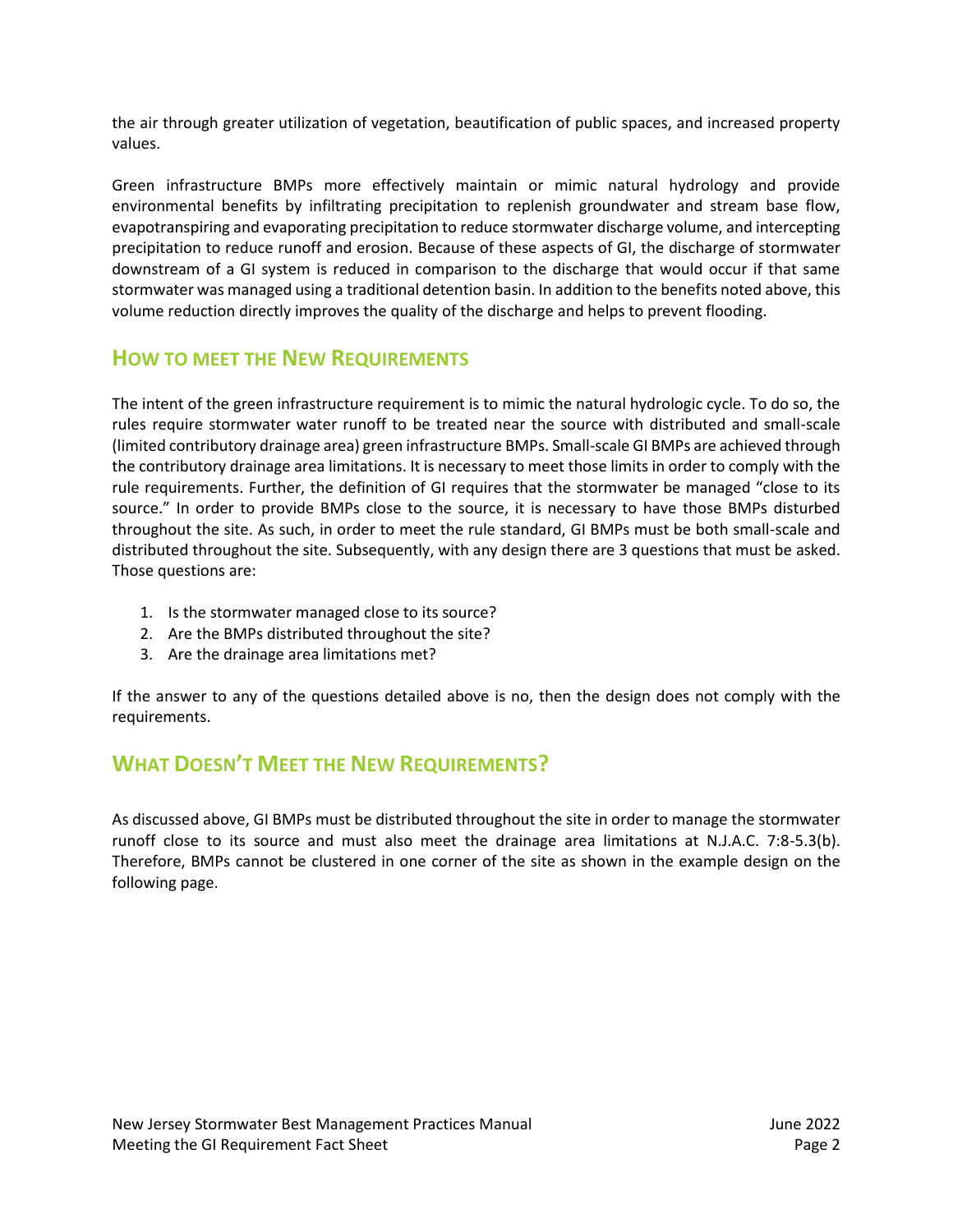

Using this illustration as an example, ask the 3 questions noted above:

# 1. IS THE STORMWATER MANAGED CLOSE TO ITS SOURCE?

Mostly, no. Since these BMPs are concentrated in one part of the site, the stormwater runoff from the farther portions of the site is not managed close to the source.

# 2. ARE THE BMPS DISTRIBUTED THROUGHOUT THE SITE?

In this scenario, no. The BMPs are concentrated in one portion of the site and are not distributed.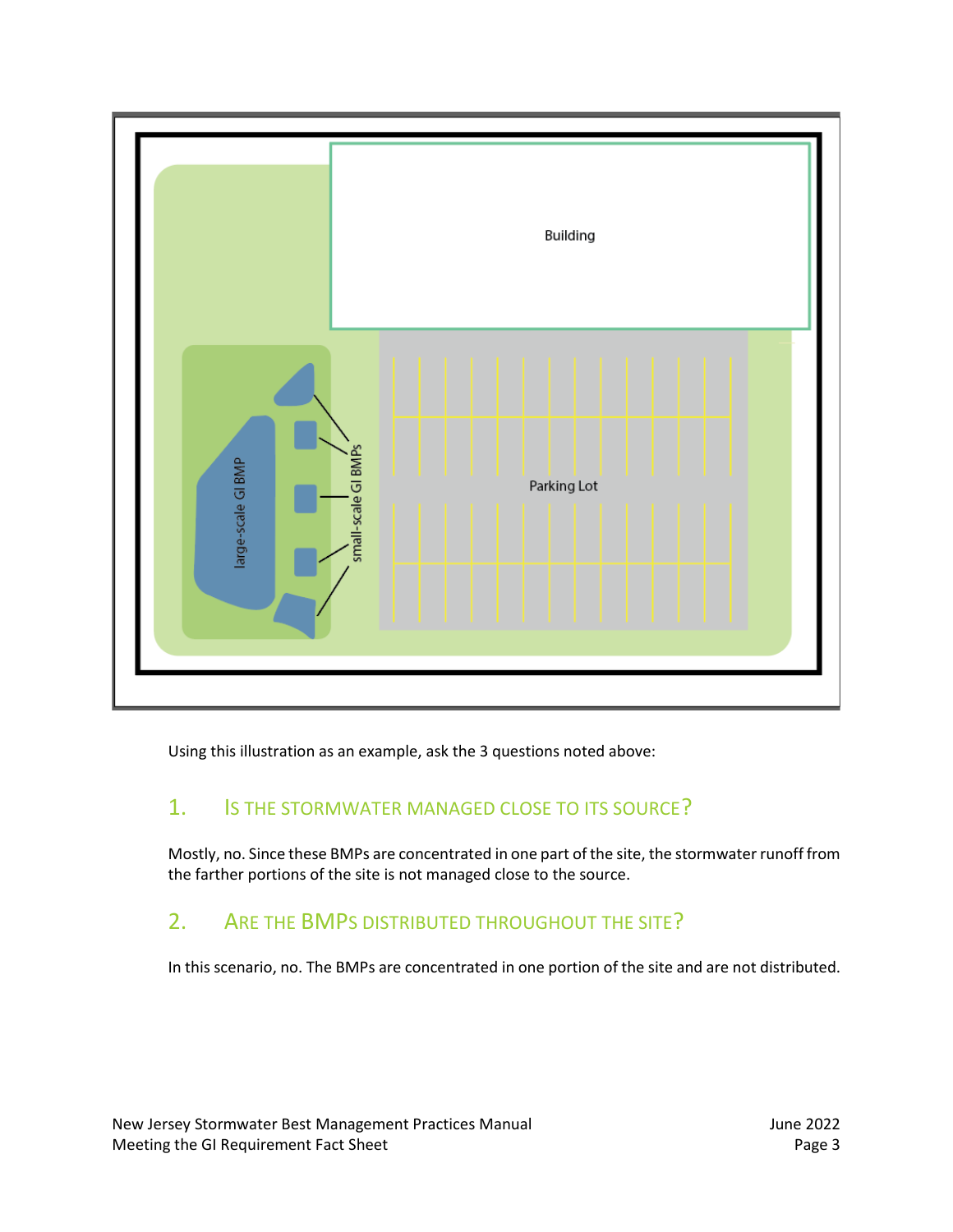# 3. ARE THE DRAINAGE AREA LIMITATIONS MET?

The drainage area limitations may be met; however, this design does not manage stormwater close to its source using distributed BMPs. Thus, even if the drainage area limitations are met, the design does not meet the definition of green infrastructure, and, thus, does not meet the rules.

#### **DOES THIS MEAN THAT GI BMPS CAN NEVER BE LOCATED NEAR ONE ANOTHER?**

The example above should not be interpreted to mean that GI BMPs can never be located near one another. Particularly on large sites with many BMPs, it may be necessary to have some BMPs close to one another. This is allowable as long as the BMPs are managing stormwater close to its source, are distributed throughout the site, and meet the drainage area limitations. The example below shows several dry wells around a building.



As with the example above, the 3 questions can be used again to determine if this meets the GI requirements:

#### 1. IS THE STORMWATER MANAGED CLOSE TO ITS SOURCE?

Yes. The dry wells are located adjacent to the building, which is the source of the stormwater runoff managed by the dry wells.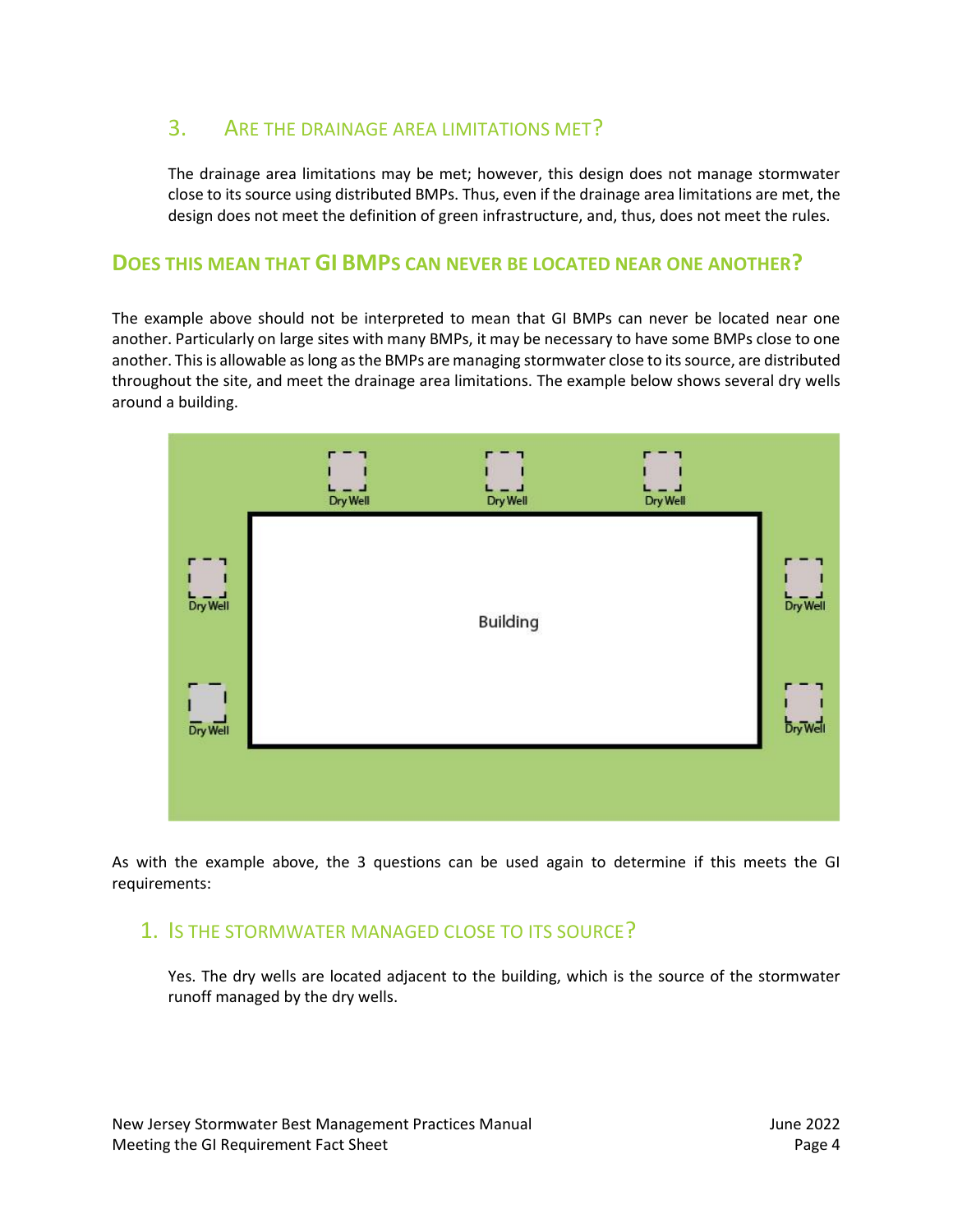# 2. ARE THE BMPS DISTRIBUTED THROUGHOUT THE SITE?

Again, the answer here is yes. The BMPs are not concentrated in any one location and are distributed around three sides of the building.

#### 3. ARE THE DRAINAGE AREA LIMITATIONS MET?

Assuming the building is less than 7 acres in size and no more than 1 acre of runoff is directed to any individual dry well, the drainage area limitations are met.

This example shows only a single building, and most major developments are likely to include other development, such as parking lots or roadways in addition to the building or buildings. However, the same concept can be expanded out to include other portions of the development.

#### **CAN THE DISTRIBUTED BMPS BE INTERCONNECTED?**

Once BMPs are distributed throughout the site, it is necessary to consider if individual discharges are necessary from each BMP or if they can be interconnected. Looking at the example above, if separate discharges were constructed for each dry well, there would be 7 separate discharges and that is just for these dry wells. If this was part of a larger project, there could be many others from the other GI BMPs distributed throughout the site. However, having a separate discharge from each GI BMP is not necessary. As long as these BMPs function separately during the water quality and recharge storm events, the BMPs can be interconnected or could have connecting piping systems to a single discharge. In order to ensure that they function separately in the water quality and recharge storms, any interconnections must be above the water surface elevations of the water quality and recharge storm eventsin those BMPs. Usually, the higher of the two will be the water quality design storm elevation; however, the recharge storm elevation can be higher in some cases if the option to infiltrate the difference in the 2-year storm is selected for recharge compliance.

# **WHAT DOES MEET THE NEW REQUIREMENTS?**

A couple of ways to meet the new rules are through the use of either pervious paving systems or bioretention basins. Either choice can potentially be used to comply with the water quality, quantity, and groundwater recharge standards, both are GI, and both can be designed with or without underdrains.

# 1. PERVIOUS PAVING SYSTEMS

In addition to the water quality, quantity, and groundwater recharge benefits that pervious paving systems provide, they occupy little to no developable land area on the site, since they are incorporated directly into the proposed roadways, parking areas, and/or sidewalks of the site. This, plus the ability to provide compliance for all of the requirements, makes pervious paving systems the ideal choice to comply with the rule requirements all in one system. An example of a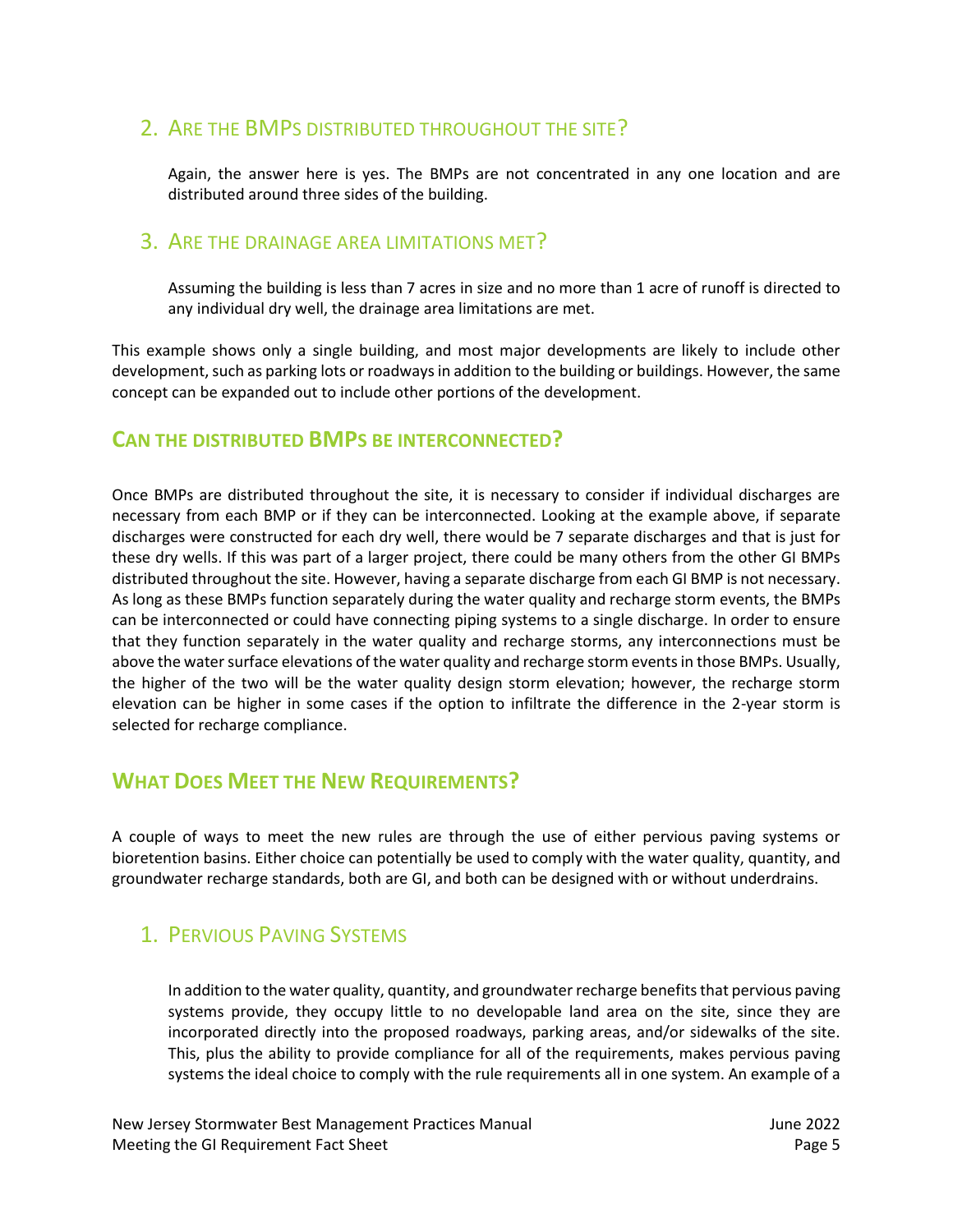building plus a parking lot using a pervious paving system is shown below. This design complies with the drainage area limitations without needing to use pervious paving beyond the parking spaces. Though if the building was larger, the pervious paving system could be expanded into the remaining portions of the parking lot to maintain compliance with the drainage area limitation.



#### • IS THE STORMWATER MANAGED CLOSE TO ITS SOURCE?

Yes. The pervious paving systems are located adjacent to the building and parking areas, which are the source of the stormwater runoff managed by the pervious paving.

#### ARE THE BMPS DISTRIBUTED THROUGHOUT THE SITE?

Again, the answer here is yes. The BMPs are not concentrated in any one location and are distributed around the site.

#### ARE THE DRAINAGE AREA LIMITATIONS MET?

Yes. Each pervious paving system does not exceed the 3:1 ratio of additional inflow to pervious paving area.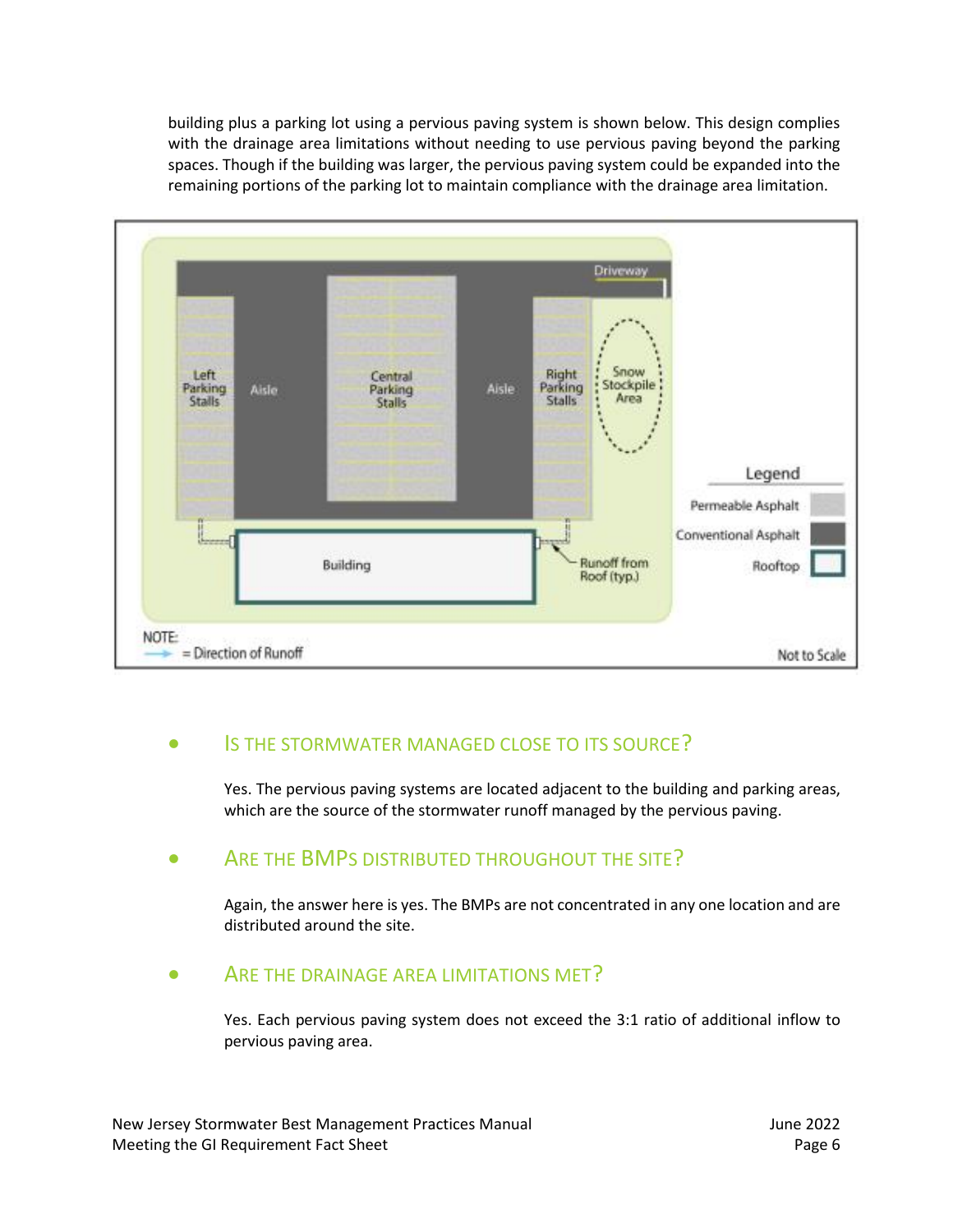# 2. DISTRIBUTED BIORETENTION SYSTEMS

Like a pervious paving system, bioretention system can be used to comply with all of the rule requirements. However, bioretention systems do occupy land area on the site. Due to the flexibility of bioretention systems, the use of developable land area on-site can be minimized by dispersing bioretention systems through the site in areas that would be otherwise left as open space. Ideal areas include parking lot islands, landscaped areas, yards, and strips of land along roadways and parking lots that would otherwise be grassed.



New Jersey Stormwater Best Management Practices Manual June 2022 Meeting the GI Requirement Fact Sheet **Page 7** and Page 7